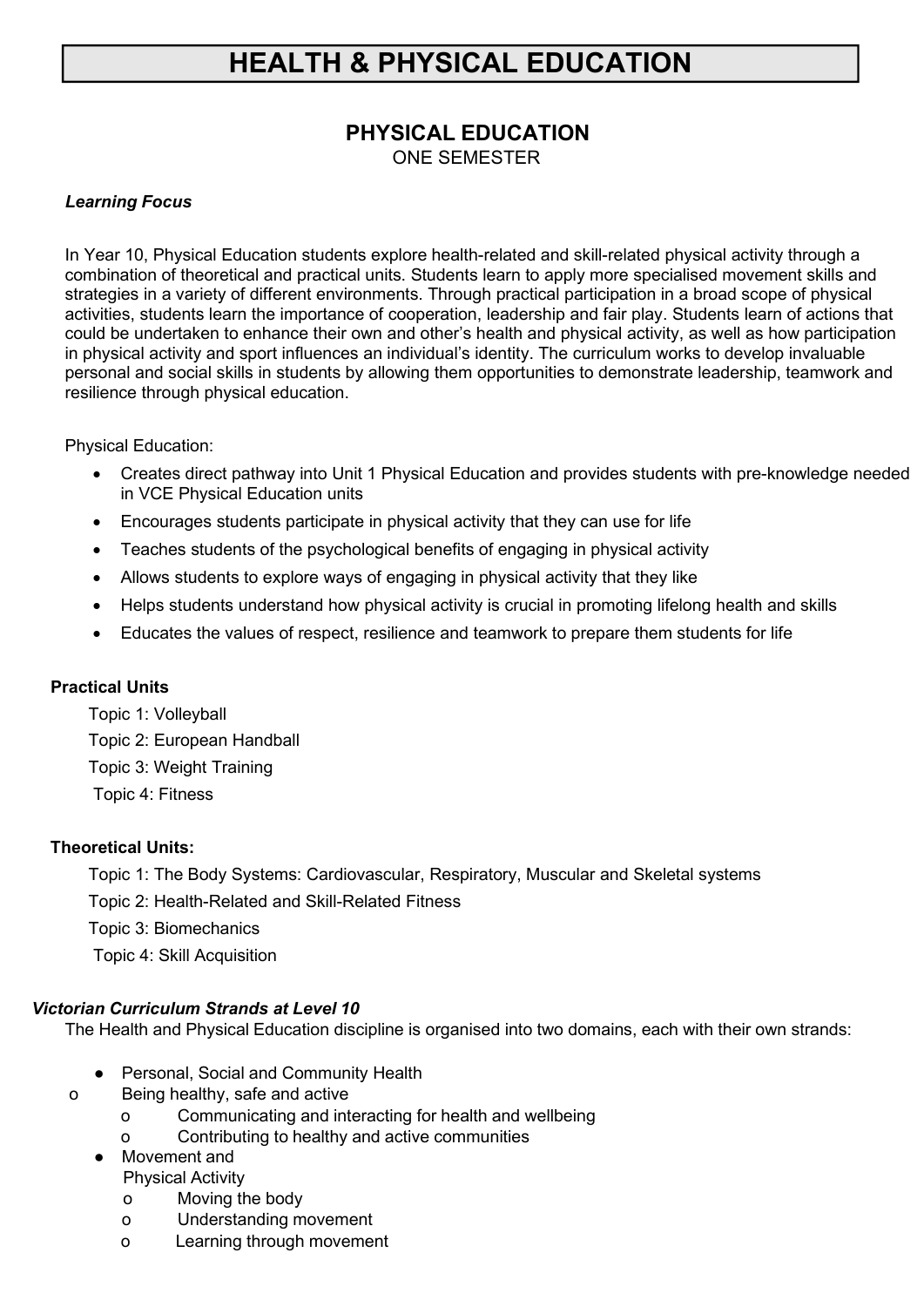### *Assessment*

- Written Test: Skeletal, muscular, cardiovascular and respiratory systems
- Practical Skills: Volleyball and European Handball movement skills
- Assignment: Develop a resistance training program
- Written Test: Physical activity, health, fitness and movement
- Fitness Testing: Muscular power, aerobic power, speed and agility
- Semester Exam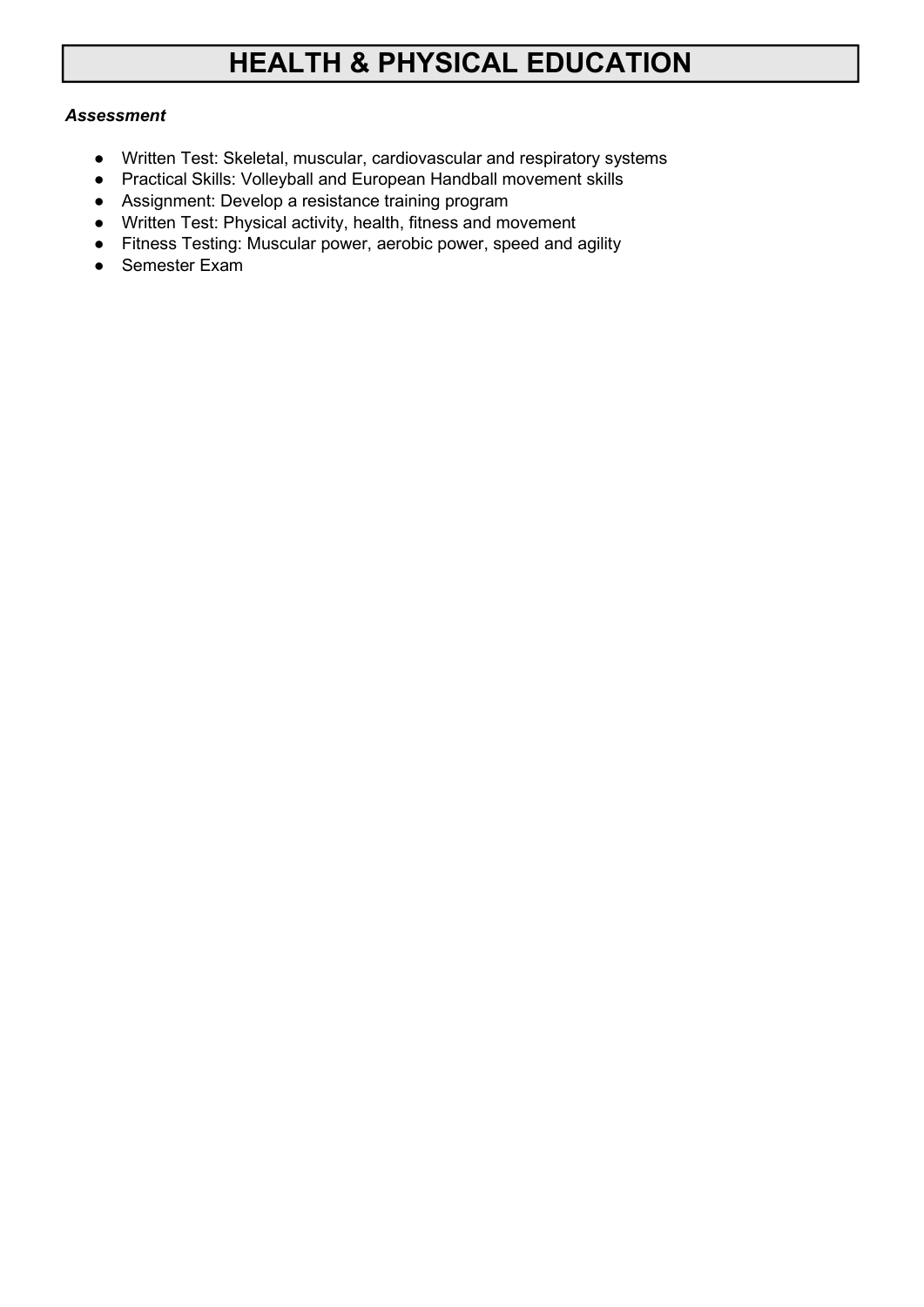## **DUKE OF EDINBURGH** ONE SEMESTER

### *Learning Focus*

The award is aimed at providing students with an individual challenge designed to encourage young people to develop into mature, active citizens who will positively contribute towards society. It presents a balanced, non-competitive and enjoyable program of voluntary activities which encourage personal discovery and growth, self-reliance, perseverance, responsibility and service to the community.

Excursions include:

- Two x 2-night hikes/expeditions
- Please note the above excursions will incur an additional fee of approximately \$160.00

### *Key Learning Areas*

- Planning and preparation
- First Aid
- Safety and safe practice
- Route planning and navigation
- Camp craft and accommodation
- Environmental care
- Team building and leadership
- Equipment

### *Why do the Award?*

- **Personal Attributes**: Develops determination, motivation, perseverance and resilience.
- **Engagement**: Develops self-management and community connection.
- **Communication Skills**: Develops public speaking, networking and ability to articulate ideas
- **Leadership and Teamwork** Develops thinking and action, team building, facilitation and delegation skills
- **Personal Development and Employability Skills**

### *Assessment*

- Journal of expeditions, planning and evaluation
- Group activities regarding individual contribution to planning, execution and completion
- Research Task National Health Priority Areas and Biodiversity
- First Aid Test
- End of Semester Examination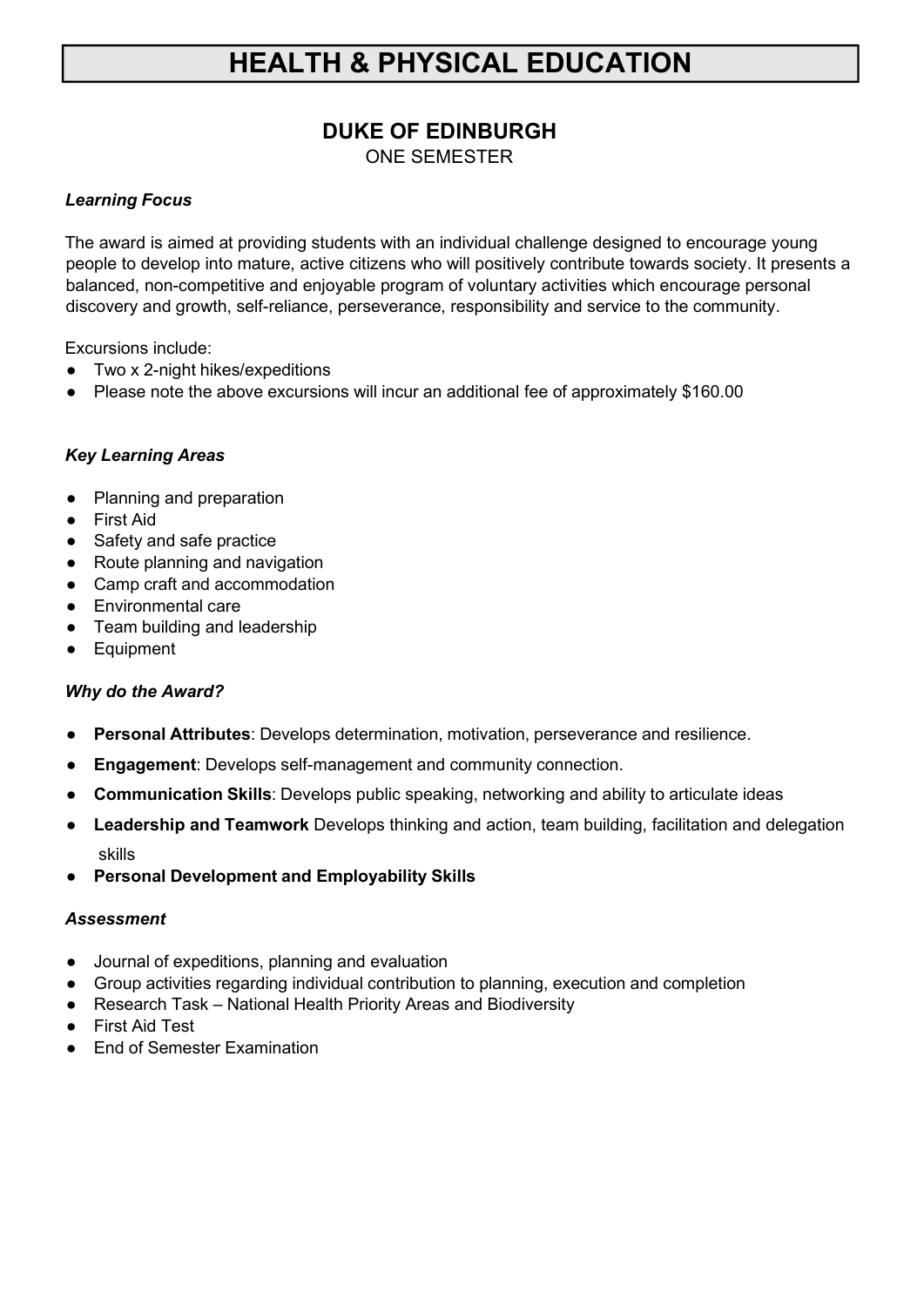# **SPORTS SCIENCE**

ONE SEMESTER

*Year 10 students must select Sports Science for entry into VCE Physical Education. Sports Science is a pre-requisite subject for students intending on studying VCE Physical Education Units 1 & 2.*

### *Learning Focus*

Do you want to know how athletes can improve their physical performance? Sports Science is a multi-disciplinary field concerned with the understanding and enhancement of human performance. It includes the knowledge, methods and applications of sub-disciplines of human movement studies (exercise physiology, biomechanics, motor control and motor development, exercise and sports psychology), as well as how they interact.

Sports scientists are trained experts who assist sports people to achieve the best possible sporting performance. They ensure that athletes are up to date with current training protocols, testing, and preparation by evaluating, researching, assessing and advising on coaching, training, competition and recovery practices in all areas and levels of sport.

Sports Science is designed to engage students in the core notion of lifelong physical activity. It explores the subject in many possible contexts. This includes:

- Body systems and energy for physical activity
- Physical fitness and training programs
- Biomechanics and skill acquisition
- Movement skills
- Nutrition and physical activity
- Enhancing performance

Sports Science promotes the concept of learning through movement. It facilitates a range of learning experiences that provide a positive interaction with others, in both collaborative and competitive contexts.

### **Pathways:**

It is a pre-requisite that students study Sports Science in Year 10 before commencing Physical Education Units 1 and 2. Sports Science provides students with a pre-knowledge of aspects covered in Unit 1 The Human Body in Motion.

### **Practical Units**

Fitness Testing Training Methods and Programs Games Analysis Laboratory report on acute responses Laboratory report on biomechanical principles

### **Theoretical Units**

Topic 1: Body Systems and Energy for Physical Activity – Advanced body systems and energy Topic 2: Physical Fitness – Physical fitness- Key areas of fitness – improve your performance Topic 3: Fundamentals of movement skill development – Developing movement skill – **Biomechanics**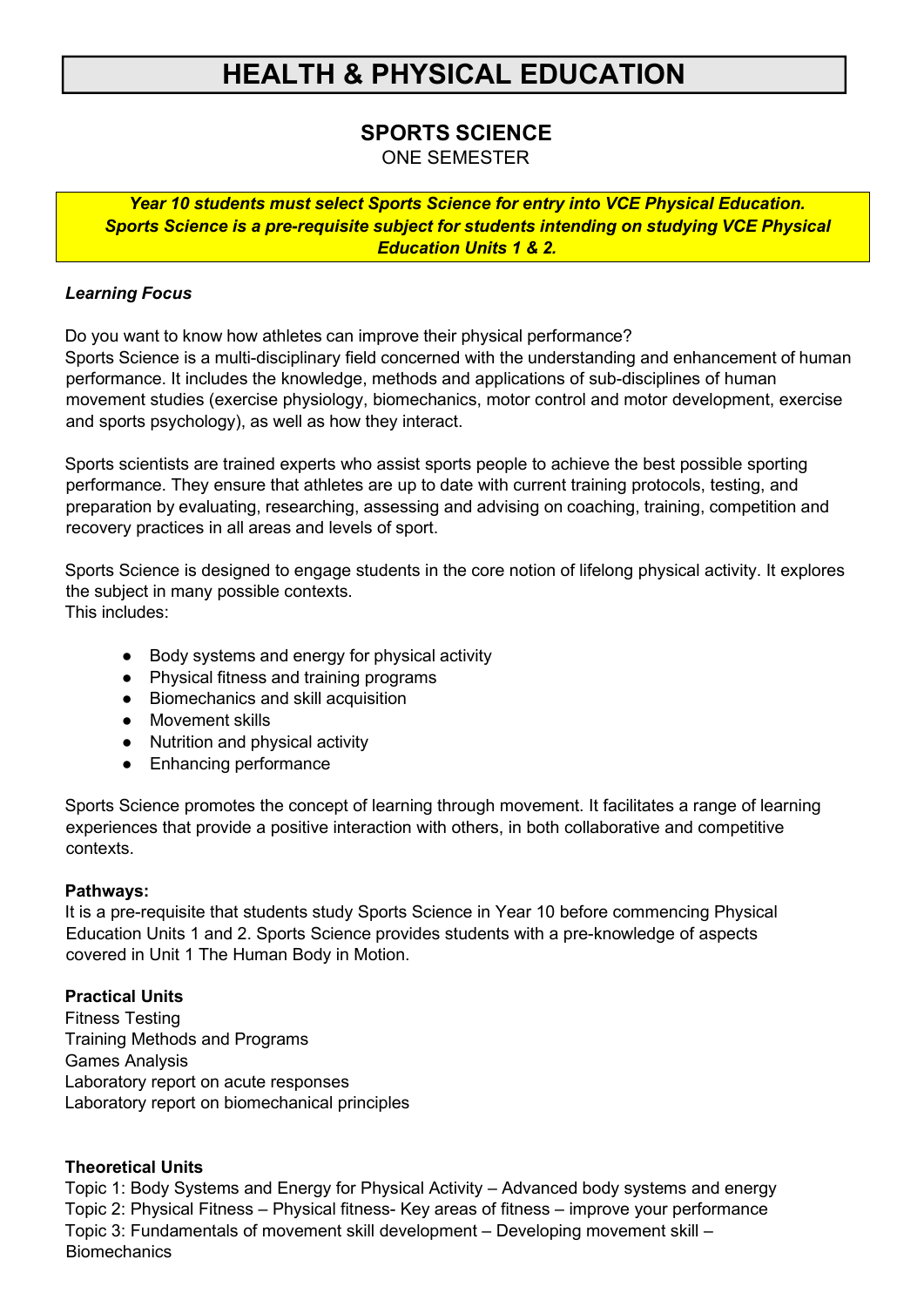Topic 4: Enhancing performance –Nutrition for physical activity- Enhancing performances

### *Victorian Curriculum Content Descriptions*

### **Body Systems and energy for physical activity**

- Structure, role and function of the skeletal system
- Types of bones and joints
- Structure, role and function of the muscular system
- Structure and function of the circulatory system
- Structure and function of the respiratory system

#### **Physical Fitness**

- Health-related physical fitness
- Skill-related physical fitness
- Developing physical fitness
- Designing training programs
- Types of training
- Fitness testing

### **Fundamentals of movement skill development**

- Developing movement skills
- Biomechanics
- Skill acquisition

#### **Enhancing Performance**

- Movement skills and performance
- Technique and form
- Nutrition for physical activity
- Enhancing performances

#### *Assessment*

- Written Test on Body Systems and Energy for Physical Activity
- Written Test on Physical Fitness, Participation and Performance
- Written Test on Biomechanics and Skill Acquisition
- Laboratory Report on Acute Responses to Physical Activity
- Laboratory Report on a Game/Data Analysis of a Sport
- Fitness Testing and Training Program
- End of Semester Examination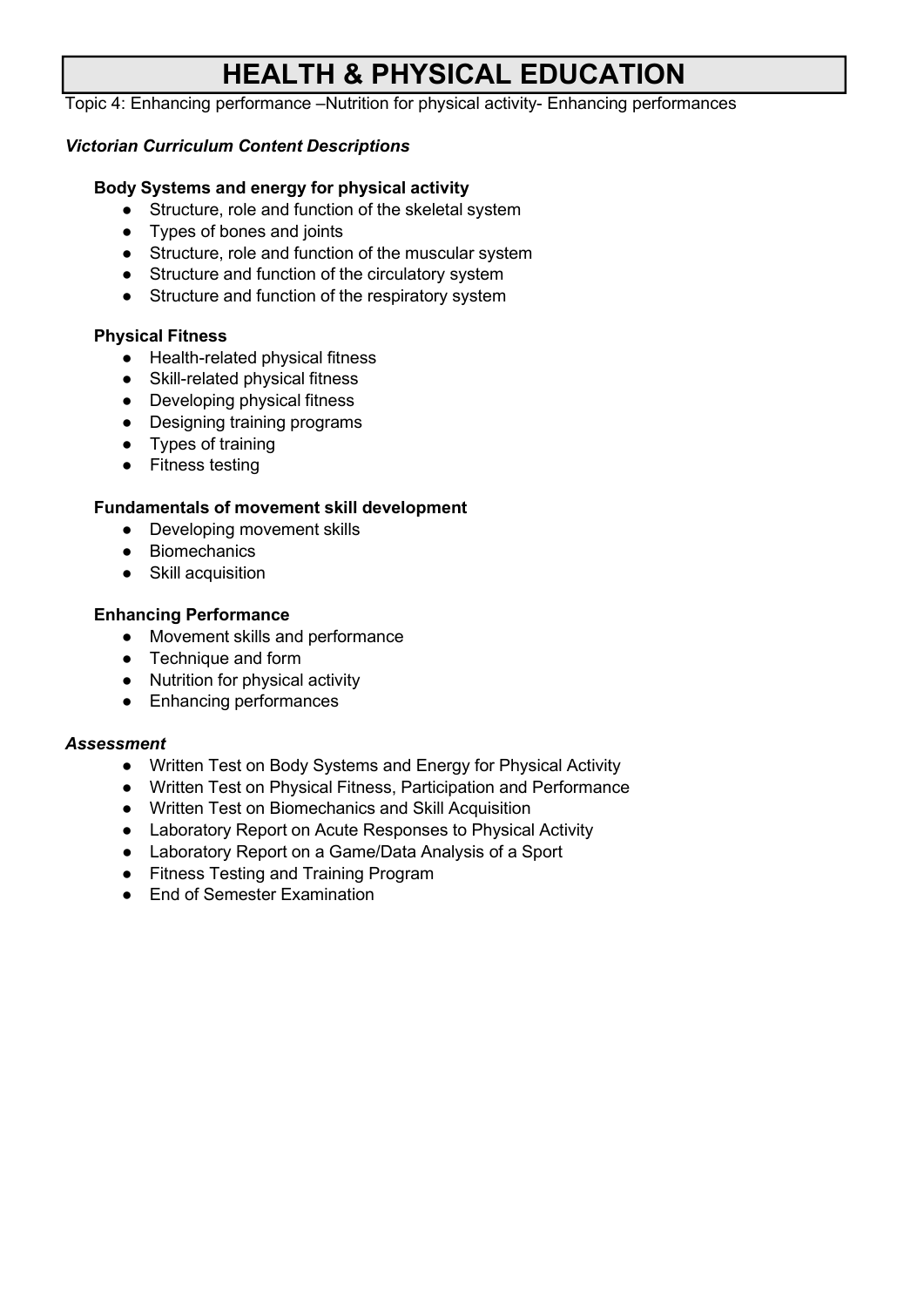## **HEALTH EDUCATION**

ONE SEMESTER

*Year 10 students must select Health Education for entry into VCE Health & Human Development*

*Health Education is a pre-requisite subject for students intending on studying VCE Health & Human Development Units 1 & 2*

#### *Learning Focus*

Year 10 Health Education takes a broad and multidimensional approach to defining and understanding health and wellbeing. Health Education is an introduction to VCE Health and Human Development and explores concepts covered in the VCE curriculum to develop student's health literacy and knowledge prior to their VCE journey.

In Year 10 Health Education, students participate in a range of assessment including structured questions, research tasks, multimedia presentations, extended responses and data analysis

#### **Pathways**

It is a pre-requisite that students study Health Education in Year 10 before commencing Health and Human Development Units 1 and 2. Health Education provides students with a pre-knowledge of aspects covered in Unit 1 Understanding Health and Wellbeing

#### **Unit 1: Focus Area**

#### Unit 1: Mental Health, Illness and Wellbeing

Explain a range of health and wellbeing definitions, with focus on the WHO definition and aspects of life that promote health and wellbeing and those that lead to ill-health. Explain the components of Mental Illness, including the short and long term effects of mental illness on individuals, family and society the risks of mental illness on young people wellbeing and agencies that provide information and assistance to young people suffering from Mental Illness

### Unit 2: Risk Taking Behaviour

Explore and examine a range of different risk taking behaviours, including Drink Driving, Alcohol and Safe Partying. Students will investigate the short and long term effects of risk taking on individuals, family and society, the risks of certain behaviours on youth wellbeing and research recent data on chosen behaviours in relation to mortality and morbidity. Explain what is appropriate action to partake in risk taking situations and investigate agencies that provide information and assistance, including TAC, Don't turn a night out into a nightmare, National Alcohol Guidelines and National Binge Drinking Strategy

#### Unit 3: Nutrition and Physical Activity

Evaluate the components of a balanced healthy lifestyle, the importance of Physical Activity and Nutrition. Investigate agencies that provide information and assistance, including Food Selection Models and the Physical Activity Guidelines for Youth and explore nutrition, looking at Macro and Micronutrients and their role in promoting health and wellbeing of a young people